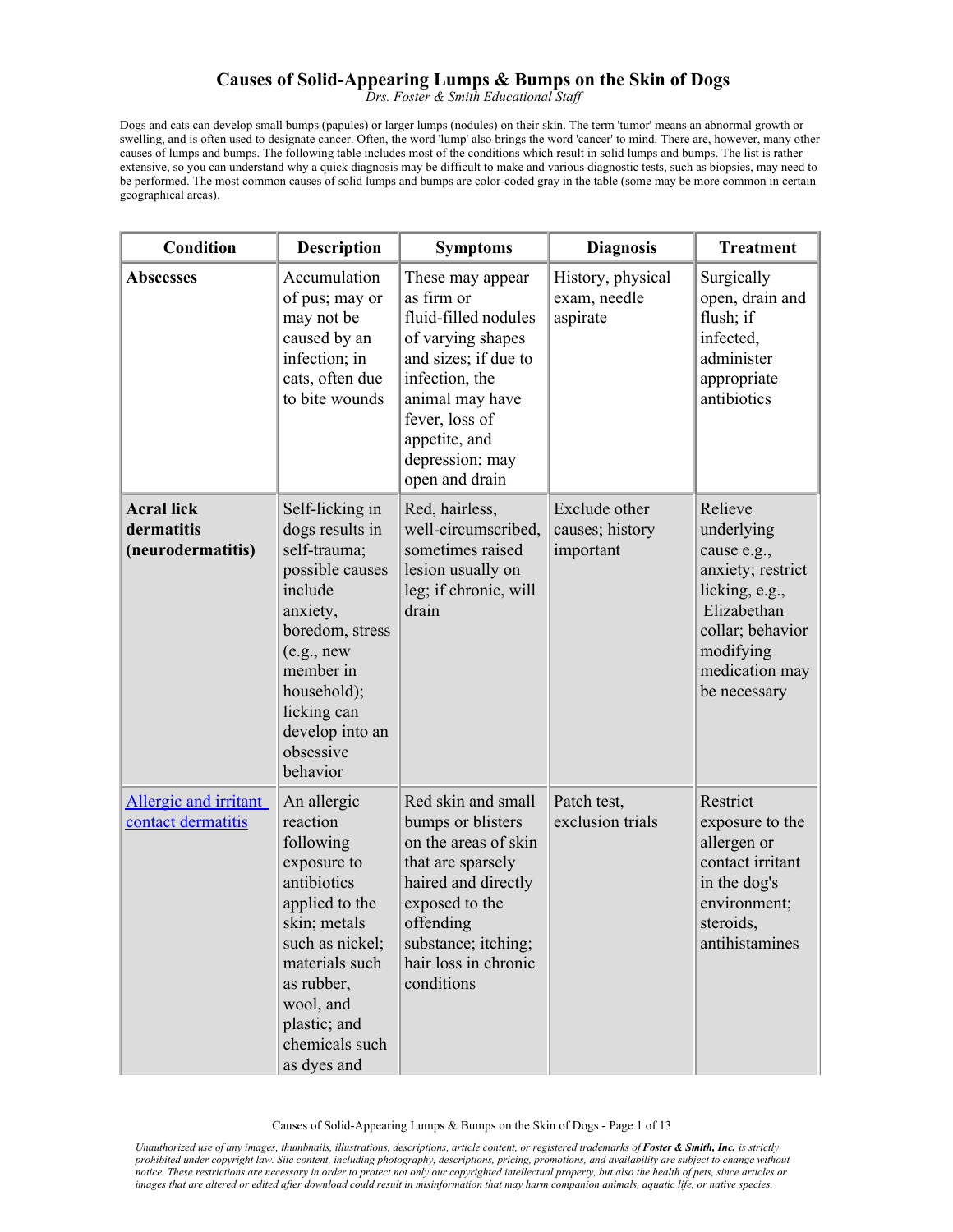|                              | carpet<br>deodorizers; or<br>inflammation<br>caused by<br>irritating<br>substances<br>such as poison<br>ivy. Generally<br>requires<br>multiple<br>exposures. |                                                                                                                                                                                                    |                           |                                                                                                                         |
|------------------------------|--------------------------------------------------------------------------------------------------------------------------------------------------------------|----------------------------------------------------------------------------------------------------------------------------------------------------------------------------------------------------|---------------------------|-------------------------------------------------------------------------------------------------------------------------|
| Apocrine sweat<br>gland cyst | Common                                                                                                                                                       | Single, round,<br>smooth nodules<br>with no hair; may<br>appear bluish;<br>usually filled with<br>a watery liquid;<br>most common on<br>head, neck, and<br>limbs                                   | Physical exam;<br>biopsy  | Surgical<br>removal is<br>optional                                                                                      |
| <b>Basal cell tumors</b>     | Cancerous,<br>slow-growing<br>tumor which<br>rarely<br>metastasizes;<br>seen in older<br>dogs                                                                | Single, sometimes<br>fluid-filled nodules,<br>which may<br>ulcerate; usually on<br>the head, neck, and<br>chest; may be<br>hyperpigmented                                                          | <b>Biopsy</b>             | Surgical<br>removal                                                                                                     |
| Bee, wasp, hornet<br>stings  | Skin reactions<br>can vary<br>dramatically in<br>severity                                                                                                    | Immediately after<br>the bite, see<br>swelling, redness,<br>pain, possibly<br>itching;<br>subsequently may<br>develop extensive<br>ulcers with<br>draining; may<br>develop hives or<br>anaphylaxis | History, physical<br>exam | Antihistamines,<br>steroids; wet<br>dressings, if<br>ulcerated;<br>protect the area<br>from<br>self-inflicted<br>trauma |
| <b>Benign tumors</b>         | See specific<br>type, e.g.,<br>Fibromas,<br>Lipomas,<br>Histiocytomas,<br><b>Basal</b> cell<br>tumor                                                         |                                                                                                                                                                                                    |                           |                                                                                                                         |

Causes of Solid-Appearing Lumps & Bumps on the Skin of Dogs - Page 2 of 13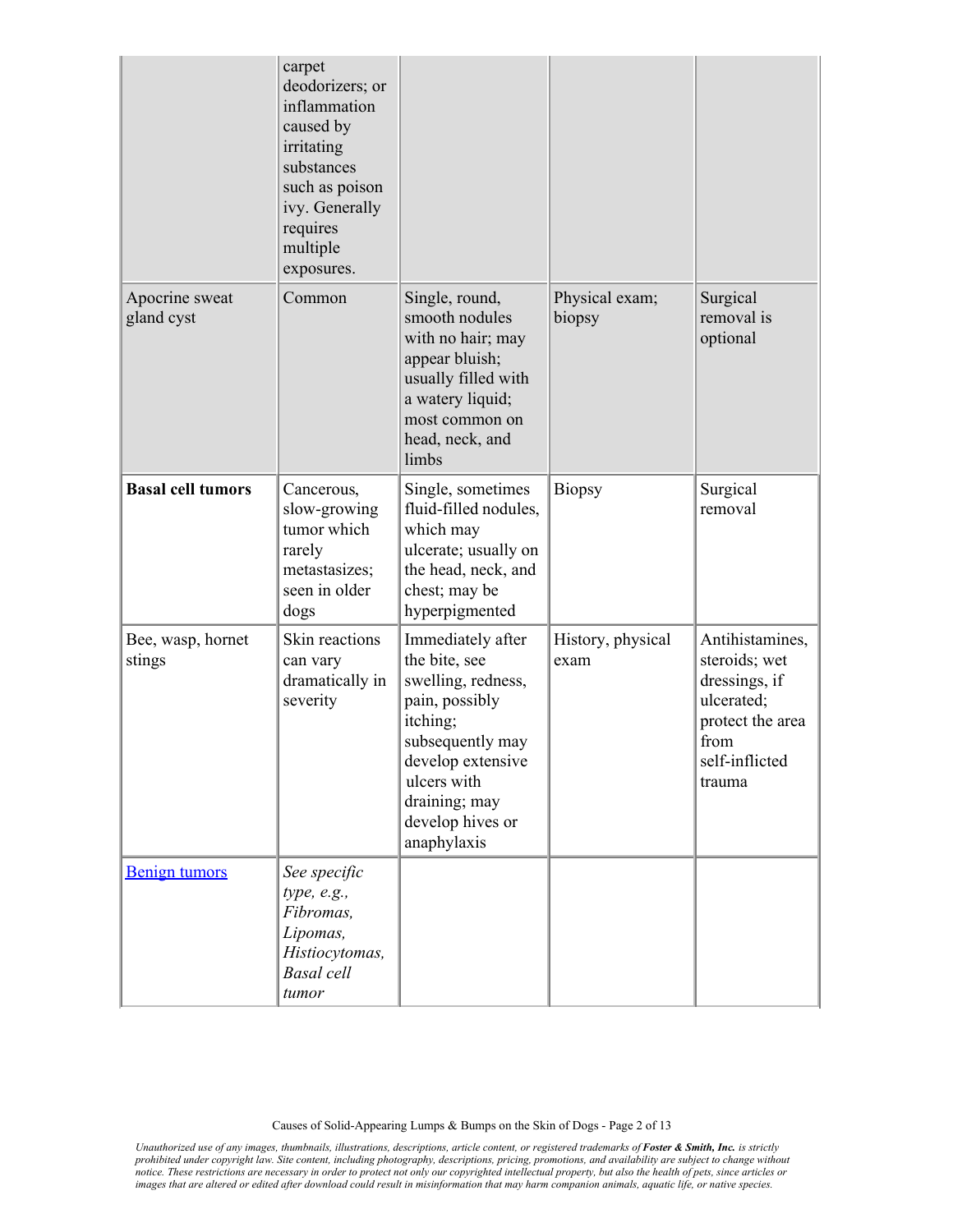| <b>Calcinosis cutis</b>             | Mineralization<br>of the skin<br>usually due to<br>an excess of<br>corticosteroids;<br>also rarely<br>occurs in<br>kidney failure,<br>or in<br>granulomas<br>and tumors | Hard nodules and<br>papules usually on<br>the back, groin, or<br>axilla ulcerate,<br>drain, and develop<br>crusts; severe<br>itching; may<br>become infected;<br>often see other<br>signs of Cushing's<br><i>disease</i> | Skin scrapings,<br>biopsy, history,<br>and other clinical<br>signs, adrenal<br>gland function tests | If due to<br>glandular<br>tumors,<br>selegiline,<br>0,p-DDD<br>(Mitotane), or<br>surgical<br>removal of<br>tumor; if due to<br>high steroid<br>doses, withdraw<br>use of steroids<br>slowly |
|-------------------------------------|-------------------------------------------------------------------------------------------------------------------------------------------------------------------------|--------------------------------------------------------------------------------------------------------------------------------------------------------------------------------------------------------------------------|-----------------------------------------------------------------------------------------------------|---------------------------------------------------------------------------------------------------------------------------------------------------------------------------------------------|
| <b>Callus</b>                       | Results from<br>chronic<br>pressure,<br>especially in<br>large breed<br>dogs                                                                                            | Thickened, hairless<br>raised areas over<br>bony pressure<br>points such as<br>elbows; may<br>become secondarily<br>infected                                                                                             | History, clinical<br>signs                                                                          | Provide softer<br>bedding and<br>padding around<br>affected area                                                                                                                            |
| <b>Canine</b> acne                  | Deep<br>inflammation<br>of hair<br>follicles; exact<br>cause<br>unknown;<br>usually in<br>young dogs;<br>may see<br>secondary<br>bacterial<br>infection                 | Papules, and<br>sometimes draining<br>lesions on chin and<br>lips                                                                                                                                                        | Skin biopsy                                                                                         | Mild: Benzoyl<br>peroxide;<br>Severe: Also<br>treat with<br>antibiotics                                                                                                                     |
| <b>Chiggers (harvest)</b><br>mites) | Seasonal<br>disease caused<br>by larvae of the<br>chigger                                                                                                               | Itching, bumps<br>usually on feet,<br>abdomen (belly),<br>folds at base of ears                                                                                                                                          | Visualization of<br>mite larvae or<br>microscopic<br>examination of<br>skin scraping                | <b>Pyrethrin</b> ,<br><b>Permethrin</b><br>(Do NOT use<br>permethrin on<br>cats.)                                                                                                           |
| Coccidioidomycosis                  | Caused by the<br>fungus<br>Coccidioides<br>immitis found<br>in the soil in<br>the<br>Southwestern<br>U.S.                                                               | Draining nodules<br>over infected<br>bones; usually see<br>respiratory signs,<br>fever, weight loss                                                                                                                      | Microscopic<br>examination of<br>drainage; blood<br>tests                                           | Ketoconazole,<br>itraconazole                                                                                                                                                               |

Causes of Solid-Appearing Lumps & Bumps on the Skin of Dogs - Page 3 of 13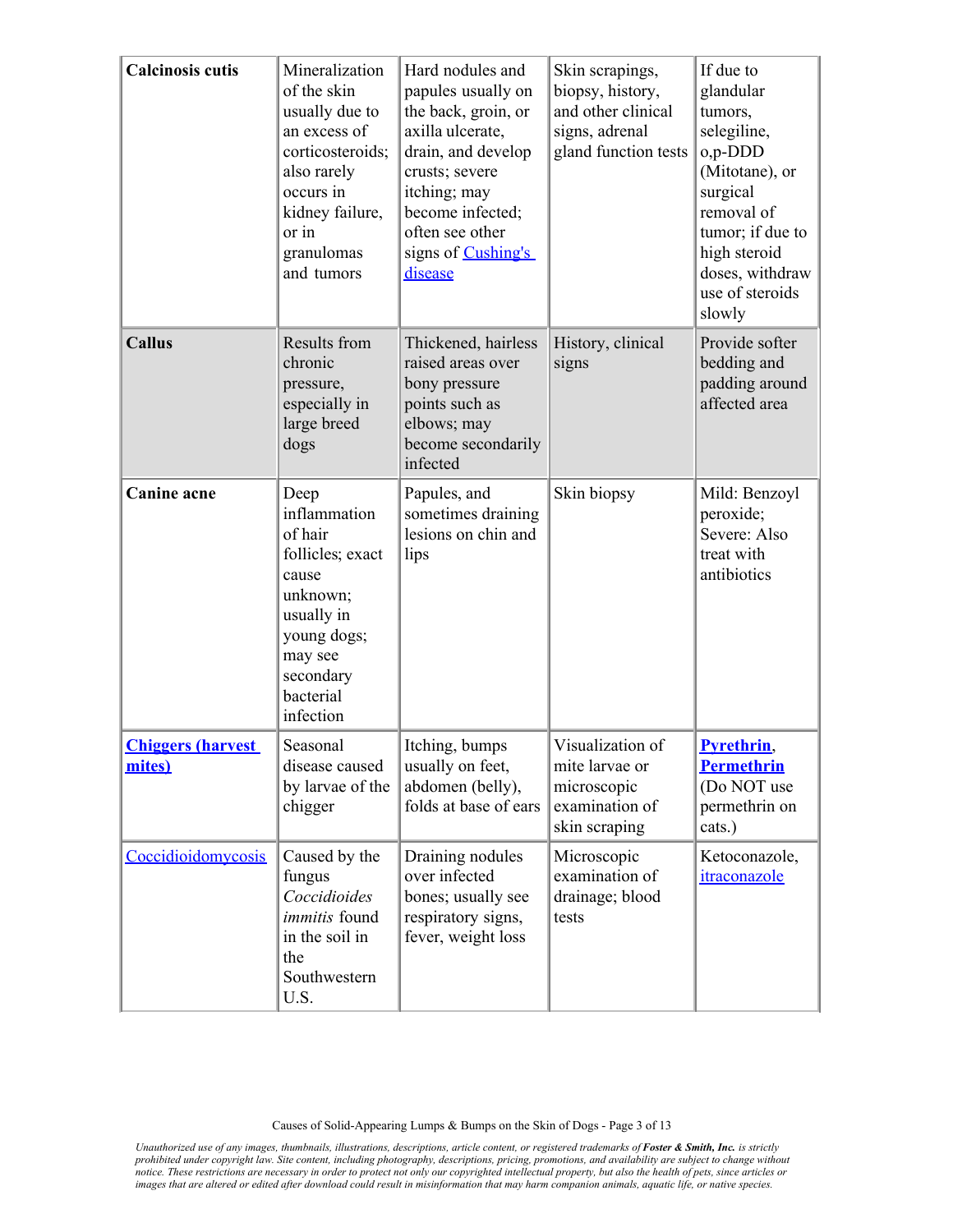| <b>Cryptococcosis</b>         | Fungal<br>infection often<br>transmitted<br>through bird<br>droppings;<br>more common<br>in dogs with<br>suppressed<br>immune<br>systems                                                                 | Nodules often over<br>the nose, which<br>may ulcerate; many<br>other signs<br>depending on what<br>other body systems<br>are infected                                             | Microscopic exam<br>of discharge, blood<br>tests, culture,<br>biopsy; look for<br>underlying cause<br>of<br>immunosuppression | Itraconazole                                                                                                                                                        |
|-------------------------------|----------------------------------------------------------------------------------------------------------------------------------------------------------------------------------------------------------|-----------------------------------------------------------------------------------------------------------------------------------------------------------------------------------|-------------------------------------------------------------------------------------------------------------------------------|---------------------------------------------------------------------------------------------------------------------------------------------------------------------|
| <b>Cutaneous horn</b>         | Benign<br>growths of hard<br>tissue, which<br>look like small<br>horns; cause<br>unknown,<br>though may be<br>associated with<br>some<br>underlying<br>disease such as<br>cancers or<br>follicular cysts | $\frac{1}{2}$ to 2 inch hard<br>horn-like growths;<br>may be single or<br>multiple; in cats,<br>may occur on foot<br>pads                                                         | Clinical<br>appearance; look<br>for underlying<br>cause                                                                       | Surgical<br>removal                                                                                                                                                 |
| <b>Cuterebra</b>              | Caused by the<br>$1-1\frac{1}{2}$ inch<br>larva of the<br>Cuterebra fly;<br>usually seen in<br>late summer                                                                                               | Nodule forms<br>around the larva;<br>usually found on<br>the head and neck;<br>nodule has a small<br>opening through<br>which the larva<br>breathes and will<br>eventually escape | Clinical signs;<br>opening the nodule<br>and finding the<br>larva                                                             | Surgically open<br>the nodule and<br>remove the<br>larva; do NOT<br>squeeze the<br>nodule or break<br>up the larva or<br>a severe<br>allergic reaction<br>may occur |
| <b>Dracunculiasis</b>         | Nodule formed<br>around the<br>parasitic worm<br>Dracunculus<br>insignis<br>(Guinea worm)                                                                                                                | Single or multiple<br>nodules on limbs,<br>head, and belly;<br>nodules may drain                                                                                                  | Clinical signs;<br>opening nodule<br>and finding the<br>female worm (1-4<br>feet in length!)                                  | Surgical<br>removal                                                                                                                                                 |
| Drug or injection<br>reaction | Rare skin<br>reaction to a<br>drug which is<br>inhaled, given<br>orally, or<br>applied<br>topically; more<br>common with<br>penicillins,<br>sulfonamides.                                                | Can vary widely<br>and may include<br>itching, hair loss,<br>redness, swelling,<br>papules, crusts,<br>ulcers, and draining<br>wounds                                             | History of being<br>treated with a<br>drug, symptoms,<br>biopsy                                                               | Discontinue<br>offending drug;<br>treat<br>symptomatically                                                                                                          |

Causes of Solid-Appearing Lumps & Bumps on the Skin of Dogs - Page 4 of 13

Unauthorized use of any images, thumbnails, illustrations, descriptions, article content, or registered trademarks of **Foster & Smith, Inc.** is strictly<br>prohibited under copyright law. Site content, including photography, *notice. These restrictions are necessary in order to protect not only our copyrighted intellectual property, but also the health of pets, since articles or images that are altered or edited after download could result in misinformation that may harm companion animals, aquatic life, or native species.*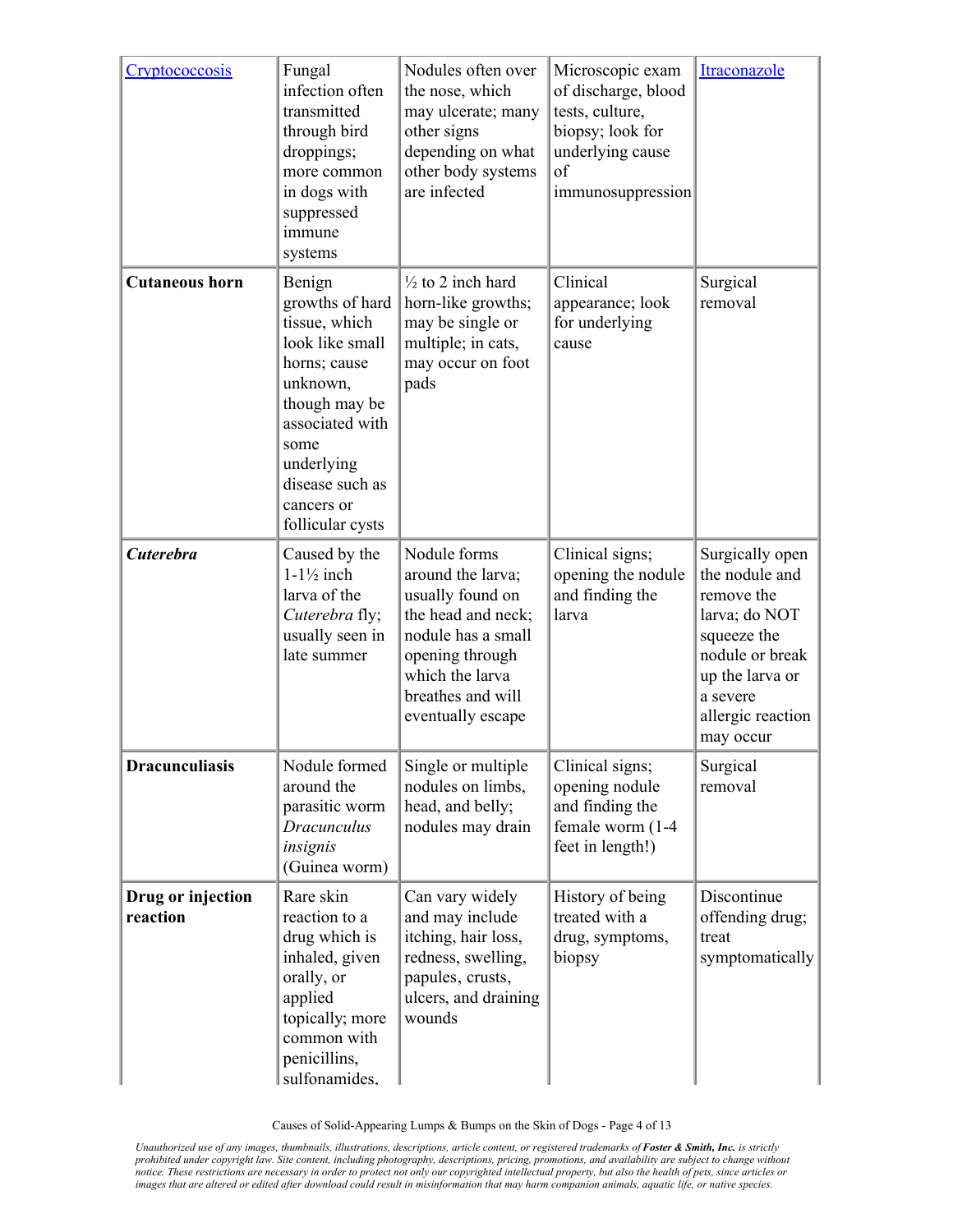|                                                      | and<br>cephalosporins;<br>usually occurs<br>within 2 weeks<br>of giving the<br>drug                    |                                                                                                                                         |                                                         |                                                                                                                                                                                                                                                                         |
|------------------------------------------------------|--------------------------------------------------------------------------------------------------------|-----------------------------------------------------------------------------------------------------------------------------------------|---------------------------------------------------------|-------------------------------------------------------------------------------------------------------------------------------------------------------------------------------------------------------------------------------------------------------------------------|
| Epidermal<br>inclusion cysts<br>(infundibular cysts) | Result from<br>body's reaction<br>to certain skin<br>cells                                             | Very small, up to 2<br>inch diameter<br>nodules, which<br>often contain thick<br>sebaceous material                                     | Needle aspirate,<br>histopathology on<br>removed nodule | Surgical<br>removal may be<br>performed,<br>although new<br>nodules will<br>often form<br>elsewhere; do<br>NOT squeeze<br>these cysts,<br>since a more<br>severe skin<br>reaction will<br>occur                                                                         |
| Epitheliotropic<br>lymphoma<br>(mycosis fungoides)   | Rare cancer of<br>T lymphocytes<br>seen in older<br>dogs                                               | Can take multiple<br>forms: redness with<br>itching and scale;<br>ulcers and loss of<br>pigment; one or<br>more nodules; oral<br>ulcers | Needle or other<br>biopsy                               | Poor response<br>to treatments,<br>which include<br>chemotherapy,<br>surgical<br>removal,<br>retinoids, fatty<br>acids                                                                                                                                                  |
| Fibroma                                              | Uncommon<br>benign tumor                                                                               | Single nodule with<br>a pedicle, usually<br>on legs, groin, or<br>sides                                                                 | <b>Biopsy</b>                                           | Surgical<br>removal is<br>optional                                                                                                                                                                                                                                      |
| Fibrosarcoma                                         | Rapidly<br>growing,<br>invasive tumor;<br>may occur at<br>the site of a<br>vaccination or<br>injection | Irregular-shaped,<br>firm nodule; may<br>ulcerate                                                                                       | Biopsy                                                  | Surgical<br>removal,<br>however, since<br>tumor is<br>invasive need to<br>remove large<br>area around<br>tumor,<br>sometimes<br>including large<br>masses of<br>muscle and<br>bone; if tumor<br>is on a leg,<br>amputation of<br>the leg is<br>commonly<br>recommended: |

Causes of Solid-Appearing Lumps & Bumps on the Skin of Dogs - Page 5 of 13

Unauthorized use of any images, thumbnails, illustrations, descriptions, article content, or registered trademarks of **Foster & Smith, Inc.** is strictly<br>prohibited under copyright law. Site content, including photography, *notice. These restrictions are necessary in order to protect not only our copyrighted intellectual property, but also the health of pets, since articles or images that are altered or edited after download could result in misinformation that may harm companion animals, aquatic life, or native species.*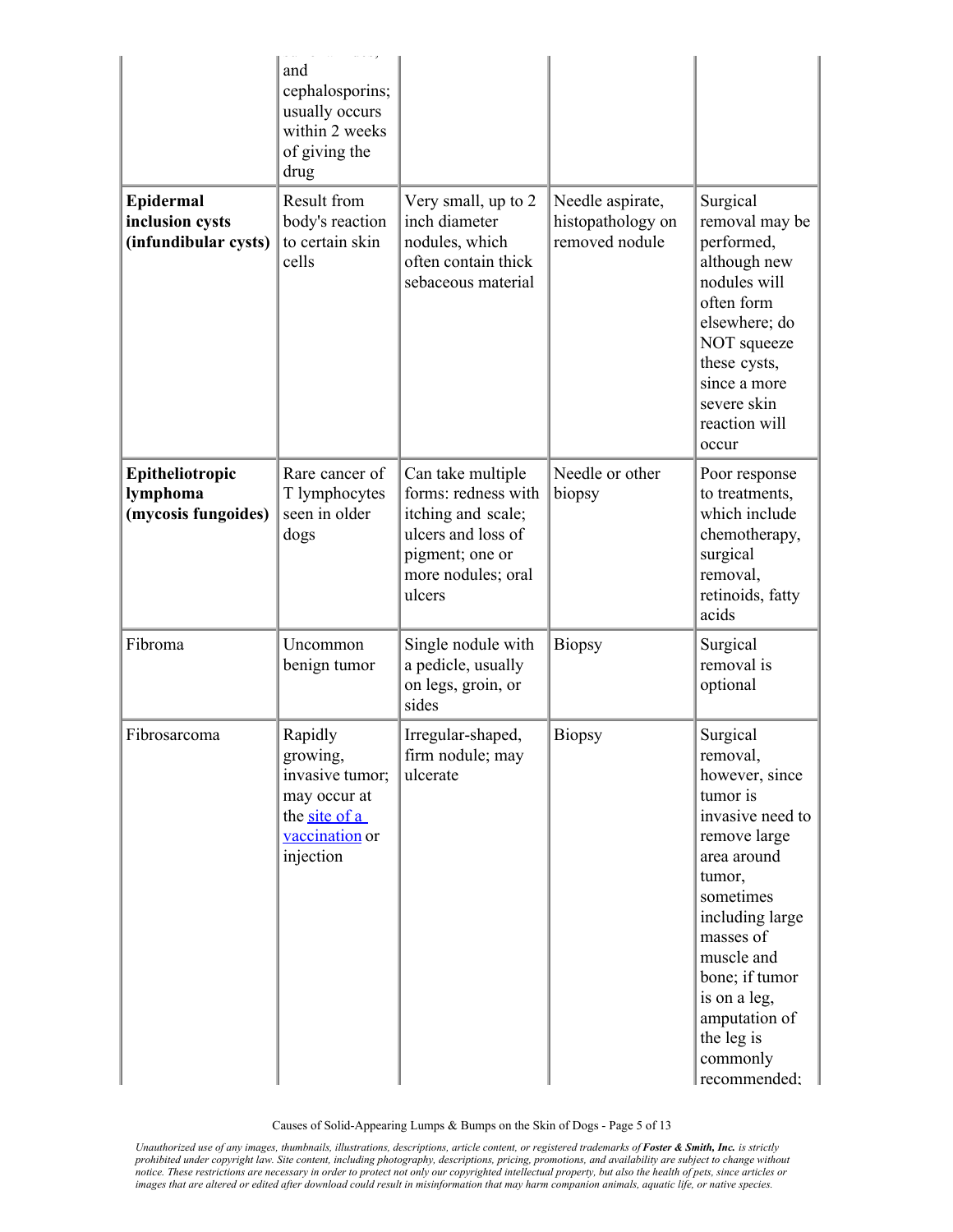|                                                            |                                                                                                                                                                                                             |                                                                                                                                                                                           |                                                             | surgery may be<br>combined with<br>chemotherapy<br>and radiation                                                                                                                                                           |
|------------------------------------------------------------|-------------------------------------------------------------------------------------------------------------------------------------------------------------------------------------------------------------|-------------------------------------------------------------------------------------------------------------------------------------------------------------------------------------------|-------------------------------------------------------------|----------------------------------------------------------------------------------------------------------------------------------------------------------------------------------------------------------------------------|
| Flea allergy<br>dermatitis (flea bite<br>hypersensitivity) | Severe reaction<br>by the dog to<br>the saliva of the<br>flea                                                                                                                                               | Intense itching,<br>redness, hair loss<br>papules, crusts,<br>and scales;<br>sometimes<br>development of<br>infection or hot<br>spots                                                     | Presence of fleas;<br>reaction to<br>intradermal testing    | Flea control in<br>the environment<br>and on the dog;<br>steroids and<br>antihistamines<br>for the itching                                                                                                                 |
| Follicular cyst                                            | Most common<br>cyst; may be<br>called<br>'sebaceous<br>cysts' by some<br>veterinarians                                                                                                                      | Single round<br>nodules on or<br>underneath the<br>skin; may appear<br>bluish; may contain<br>a thick, yellowish<br>to gray material;<br>usually found on<br>the head, neck, and<br>trunk | <b>Biopsy</b>                                               | Surgical<br>removal<br>optional; do<br>NOT squeeze<br>these cysts,<br>since a severe<br>skin reaction<br>will occur                                                                                                        |
| <b>Granulomas</b>                                          | May be due to<br>infections; the<br>body's reaction<br>to foreign<br>material such<br>as plant<br>material (e.g.,<br>foxtail) and<br>suture material;<br>other constant<br>irritation; or<br>unknown causes | Solid firm nodules<br>of varying sizes;<br>those due to<br>foreign bodies<br>often have draining<br>tracts; may develop<br>hair loss, ulcers,<br>and secondary<br>infections              | History, clinical<br>signs, biopsy,<br>surgical exploratory | Surgical<br>removal of the<br>foreign body<br>(in the case of<br>plant material,<br>tracts may be<br>extensive and<br>require major<br>surgery);<br>antibiotics, if<br>infected; treat<br>any other<br>underlying<br>cause |
| Hemangiosarcoma                                            | Malignant,<br>invasive tumor<br>more common<br>on<br>sun-damaged<br>skin                                                                                                                                    | Blue to reddish<br>black nodule;<br>usually on chest or<br>abdomen; often<br>ulcerate                                                                                                     | <b>Biopsy</b>                                               | Surgical<br>removal; need<br>to remove large<br>area around the<br>tumor; if tumor<br>is on a leg,<br>amputation of<br>the leg is<br>commonly<br>recommended                                                               |

Causes of Solid-Appearing Lumps & Bumps on the Skin of Dogs - Page 6 of 13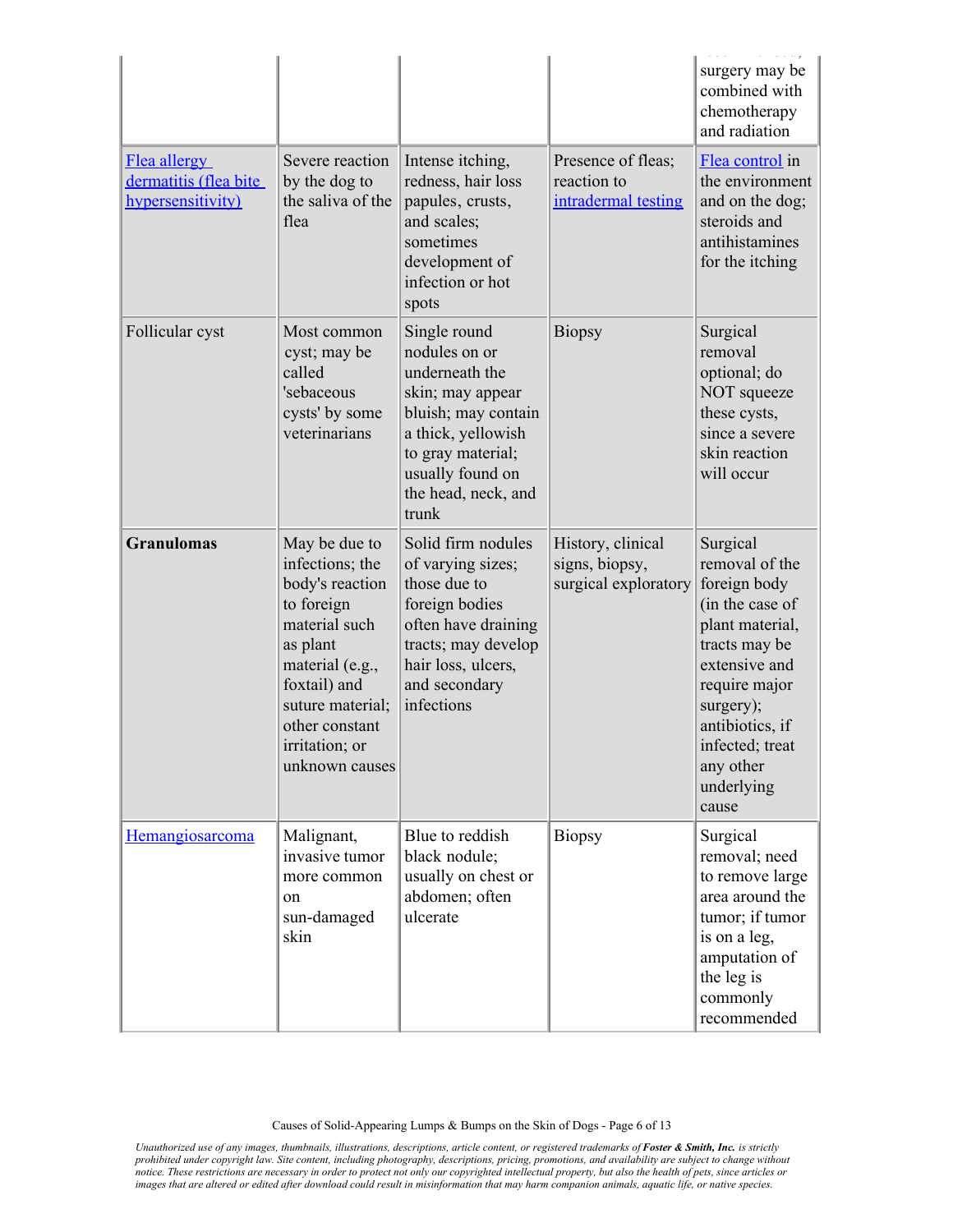| Hematoma              | Localized<br>collection of<br>blood that has<br>leaked out of<br>blood vessels;<br>often occurs in<br>dogs with ear<br>infections and<br>pendulous ears                                                                                                                                                      | These may appear<br>as firm or<br>fluid-filled nodules<br>of varying shapes<br>and sizes                           | Needle aspirate                                 | Depending on<br>location and<br>size, may<br>resolve on their<br>own, or need<br>drainage (e.g.,<br>on ear flap)                                                                                                   |
|-----------------------|--------------------------------------------------------------------------------------------------------------------------------------------------------------------------------------------------------------------------------------------------------------------------------------------------------------|--------------------------------------------------------------------------------------------------------------------|-------------------------------------------------|--------------------------------------------------------------------------------------------------------------------------------------------------------------------------------------------------------------------|
| <b>Histiocytoma</b>   | Benign tumor<br>of younger dogs                                                                                                                                                                                                                                                                              | Solitary raised, red<br>nodules with a<br>strawberry-like<br>appearance; usually<br>on the legs, head,<br>and ears | Needle aspirate,<br>biopsy                      | Generally<br>resolve on their<br>own; can be<br>surgically<br>removed                                                                                                                                              |
| <b>Histiocytosis</b>  | There are<br>several kinds<br>of<br>histiocytosis:<br>Malignant,<br>which is a<br>cancer that<br>affects the skin<br>and internal<br>organs;<br>Systemic,<br>which is a rare<br>disease which<br>affects skin and<br>internal organs;<br>Cutaneous,<br>which is a<br>benign disease<br>affecting the<br>skin | All cause nodules<br>with hair loss;<br>malignant and<br>systemic also have<br>ulcers                              | Biopsy, fine needle<br>aspirate;                | Malignant:<br>None effective,<br>may need to<br>consider<br>euthanasia;<br>Systemic: Poor<br>response to<br>chemotherapy;<br>Cutaneous:<br>Corticosteroids,<br>relapse is<br>common,<br>especially in<br>Shar-Peis |
| <b>Histoplasmosis</b> | Fungal<br>infection,<br>which can<br>rarely cause<br>skin lesions                                                                                                                                                                                                                                            | Ulcerated and<br>draining nodules;<br>most commonly<br>see respiratory and<br>gastrointestinal<br>symptoms         | Needle aspirate or<br>biopsy                    | Ketoconazole,<br>itraconazole                                                                                                                                                                                      |
| <b>Hookworms</b>      | Infection with<br>the larvae<br><i>(immature)</i><br>forms) of<br>hookworms                                                                                                                                                                                                                                  | Red bumps, usually<br>on feet, rough foot<br>pads, abnormal nail<br>growth, itching                                | Physical exam,<br>history of poor<br>sanitation | Treat for<br>intestinal<br>infection; move<br>dog to different<br>environment                                                                                                                                      |

Causes of Solid-Appearing Lumps & Bumps on the Skin of Dogs - Page 7 of 13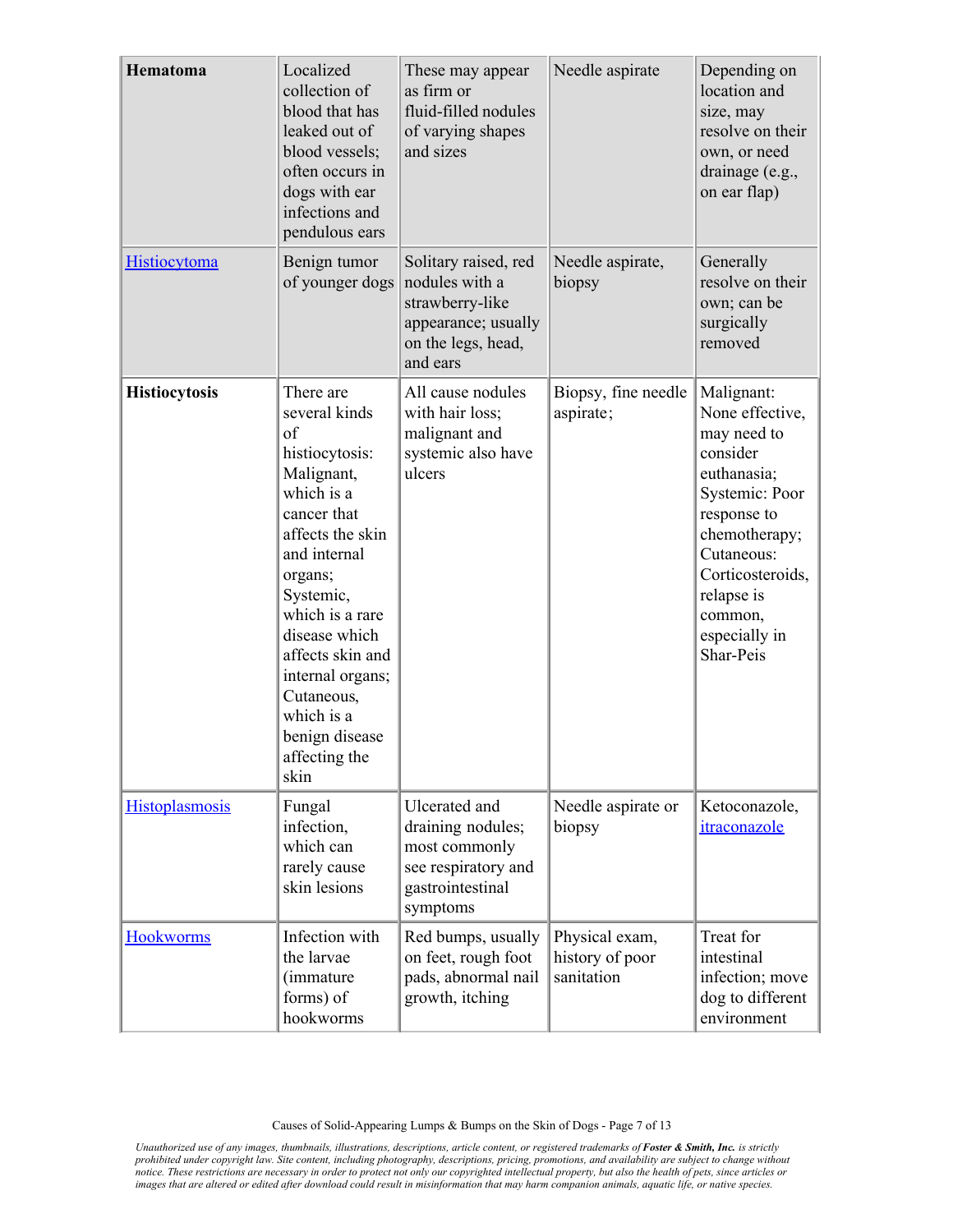| Infundibular<br>keratinizing<br>acanthoma | Rare benign<br>nodules more<br>common in<br>young<br>Norwegian<br>Elkhounds                                           | One or more small<br>to $1\frac{1}{2}$ inch nodules,<br>with small opening<br>through which<br>thick material can<br>be expressed | <b>Biopsy</b>                                                  | Surgical<br>removal;<br>retinoids, if<br>multiple lesions                                                                                          |
|-------------------------------------------|-----------------------------------------------------------------------------------------------------------------------|-----------------------------------------------------------------------------------------------------------------------------------|----------------------------------------------------------------|----------------------------------------------------------------------------------------------------------------------------------------------------|
| <b>Kerion</b>                             | Complication<br>of ringworm<br>infection                                                                              | Nodule with hair<br>loss and multiple<br>draining tracts;<br>may not see other<br>signs of ringworm                               | Culture, biopsy                                                | Clip area and<br>apply topical<br>treatment and<br>shampoos; may<br>require<br>systemic<br>treatment with<br>ketoconazole or<br>itraconazole       |
| Leishmaniasis                             | Caused by a<br>parasite of<br>blood cells; can<br>be transmitted<br>to people who<br>develop a very<br>severe disease | Hair loss, scaling,<br>ulcers on nose and<br>ears, sometimes<br>nodules; many<br>other<br>nonskin-related<br>signs                | Identify the<br>organism in blood<br>or biopsy; blood<br>tests | Because it<br>causes severe<br>disease in<br>people, and<br>treatment of<br>dogs is not<br>curative,<br>euthanasia may<br>be performed             |
| Lichenoid<br>dermatosis                   | Often a<br>response to<br>other<br>underlying<br>disease such as<br>fleas or<br>bacterial<br>infections               | Small flat nodules<br>with thick surfaces                                                                                         | Biopsy, look for<br>underlying disease                         | Treat<br>underlying<br>cause; this<br>reaction usually<br>resolves on its<br>own                                                                   |
| Lipoma                                    | Uncommon<br>benign fatty<br>tumor                                                                                     | Usually single,<br>soft, domed<br>nodule; can<br>become very large                                                                | Fine needle biopsy                                             | Surgical<br>removal, if<br>large or<br>interferes with<br>movement                                                                                 |
| <b>Lymphoma</b>                           | Common<br>cancer in dogs;<br>can involve the<br>skin                                                                  | Itching, ulcers,<br>nodules, redness                                                                                              | <b>Biopsy</b>                                                  | Surgery,<br>chemotherapy,<br>radiation;<br>lymphoma of<br>the skin does<br>not usually<br>respond to<br>treatment as<br>well as other<br>lymphomas |

Causes of Solid-Appearing Lumps & Bumps on the Skin of Dogs - Page 8 of 13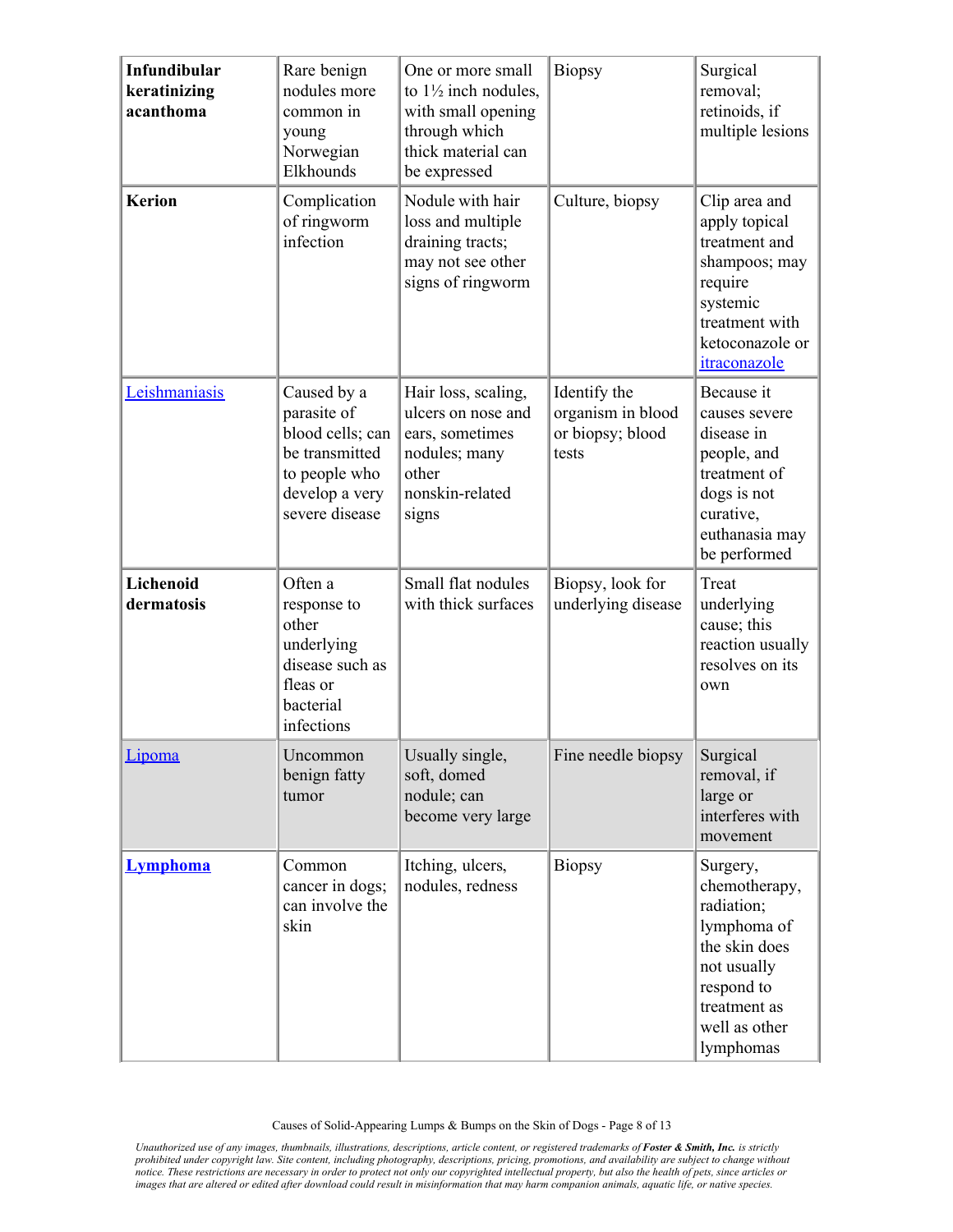| <b>Mammary</b> cancer | Most common<br>in unspayed<br>females; in<br>dogs, 50% are<br>malignant                                                                                                     | Single or multiple<br>nodules under the<br>skin, of varying<br>sizes, often<br>irregular in shape;<br>may ulcerate and<br>drain                         | <b>Biopsy</b>                                                                    | Surgical<br>removal                                                                                                            |
|-----------------------|-----------------------------------------------------------------------------------------------------------------------------------------------------------------------------|---------------------------------------------------------------------------------------------------------------------------------------------------------|----------------------------------------------------------------------------------|--------------------------------------------------------------------------------------------------------------------------------|
| Mast cell tumor       | Common<br>cancer which is<br>graded from<br>$1-4$ : Grade 1 is<br>slow-growing<br>tumors, and<br>Grade 4 is<br>rapidly<br>growing<br>malignant<br>tumors with<br>metastases | Tumors may be of<br>various sizes,<br>appearances, and<br>numbers                                                                                       | Biopsy to grade the<br>tumors, which<br>determines<br>treatment and<br>prognosis | Depends upon<br>grade; surgical<br>removal, taking<br>large area<br>around tumor;<br>chemotherapy;<br>prednisone;<br>radiation |
| <b>Melanoma</b>       | Malignant<br>tumor of older<br>dogs                                                                                                                                         | Usually single<br>dark-colored<br>nodule, which<br>often ulcerates                                                                                      | <b>Biopsy</b>                                                                    | Surgical<br>removal, taking<br>large area<br>around tumor                                                                      |
| <b>Nevi</b>           | Usually benign<br>lesions; some<br>types may<br>indicate the<br>presence of an<br>underlying<br>disease                                                                     | Well-delineated<br>firm nodules, often<br>multiple and on the<br>head and neck                                                                          | <b>Biopsy</b>                                                                    | Surgical<br>removal,<br>although<br>recurrence is<br>common;<br>depending upon<br>the type, look<br>for underlying<br>disease  |
| Nocardia              | <b>Bacterial</b><br>infection<br>usually<br>acquired from<br>a puncture<br>wound                                                                                            | Usually see<br>respiratory signs;<br>skin lesions include<br>draining nodules                                                                           | Bacterial culture,<br>microscopic<br>examination of<br>drainage                  | Poor prognosis;<br>antibiotics                                                                                                 |
| <b>Panniculitis</b>   | May be caused<br>by trauma,<br>foreign bodies,<br>infections,<br>autoimmune<br>diseases or<br>unknown causes                                                                | Deep-seated<br>nodules, often<br>ulcerated and<br>draining; usually<br>on the body vs. the<br>head or limbs; may<br>see loss of appetite,<br>depression | Microscopic exam<br>of drainage;<br>biopsy; tests to rule<br>out other causes    | Surgical<br>removal; if<br>multiple<br>lesions,<br>prednisone and<br>Vitamin E; may<br>need long-term<br>treatment             |

Causes of Solid-Appearing Lumps & Bumps on the Skin of Dogs - Page 9 of 13

Unauthorized use of any images, thumbnails, illustrations, descriptions, article content, or registered trademarks of **Foster & Smith, Inc.** is strictly<br>prohibited under copyright law. Site content, including photography, *notice. These restrictions are necessary in order to protect not only our copyrighted intellectual property, but also the health of pets, since articles or images that are altered or edited after download could result in misinformation that may harm companion animals, aquatic life, or native species.*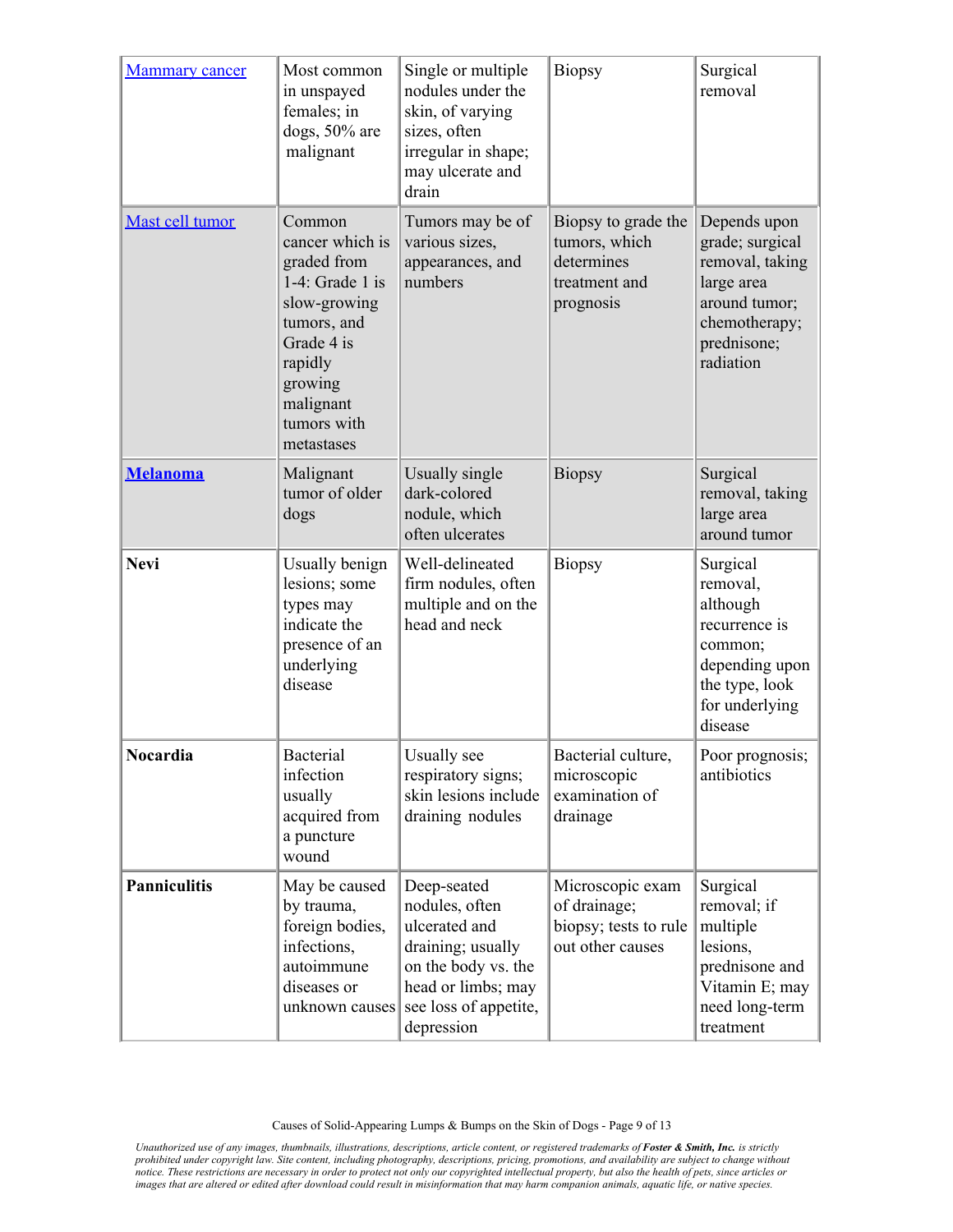| <b>Pelodera dermatitis</b>                                                     | Accidental<br>infection with<br>larvae from a<br>non-parasitic<br>worm that lives<br>in straw and<br>other organic<br>material                           | Affects areas of<br>skin touching<br>ground; intense<br>itching, redness,<br>hair loss, papules,<br>crusts, and scales                                                                      | Skin scraping and<br>microscopic<br>examination                                                  | Remove<br>bedding; mild<br>antibacterial<br>shampoo;<br>steroids if<br>necessary, to<br>control itching                |
|--------------------------------------------------------------------------------|----------------------------------------------------------------------------------------------------------------------------------------------------------|---------------------------------------------------------------------------------------------------------------------------------------------------------------------------------------------|--------------------------------------------------------------------------------------------------|------------------------------------------------------------------------------------------------------------------------|
| <b>Phaeohyphomycosis</b>                                                       | Caused by<br>wound<br>contamination<br>with a fungus                                                                                                     | A single nodule on<br>the legs or multiple<br>ulcerated and<br>draining nodules<br>over the body                                                                                            | Microscopic<br>examination of<br>drainage, culture,<br>biopsy                                    | Surgical<br>removal,<br>though often<br>recurs; possible<br>antifungal<br>medications                                  |
| Pyoderma-deep<br>(bacterial<br>infections of skin<br>and underlying<br>tissue) | Often<br>secondary to<br>another skin<br>disease such as<br>self-inflicted<br>trauma,<br>wounds, acral<br>lick<br>granulomas,<br>allergies,<br>seborrhea | <b>Ulcerated pustules</b><br>or nodules,<br>draining tracts,<br>crusts, and<br>thickened skin                                                                                               | Skin scrapings,<br>biopsy, culture                                                               | Clip and<br>cleanse area;<br>antibiotics,<br>prevent<br>self-trauma<br>(licking,<br>scratching), NO<br><b>Steroids</b> |
| <b>Pythiosis</b>                                                               | Caused by an<br>aquatic mold                                                                                                                             | <b>Ulcerated draining</b><br>nodules on the legs,<br>head, and base of<br>tail, which may<br>itch; often see other<br>signs of illness due<br>to infection of the<br>gastrointestinal tract | Microscopic<br>examination of<br>drainage; biopsy                                                | Often fatal;<br>surgical removal                                                                                       |
| <b>Ringworm</b>                                                                | Infection with<br>several types of<br>fungus                                                                                                             | Hair loss, scaliness,<br>crusty areas,<br>pustules, and<br>vesicles, some<br>itching; can<br>develop a draining<br>nodule called a<br>'kerion'                                              | Culture                                                                                          | Miconazole,<br>lime sulfur dips;<br>oral<br>griseofulvin or<br>itraconazole                                            |
| <b>Sarcoptic mange</b>                                                         | Infection with<br>the Sarcoptes<br>mite                                                                                                                  | Intense itching and<br>self-trauma, hair<br>loss, papules,<br>crusts, and scales                                                                                                            | Skin scraping and<br>microscopic<br>examination - the<br>mite is often very<br>difficult to find | Amitraz<br>(Mitaban) dips<br>(off-label use*);<br>ivermectin<br>(off-label use*)                                       |

Causes of Solid-Appearing Lumps & Bumps on the Skin of Dogs - Page 10 of 13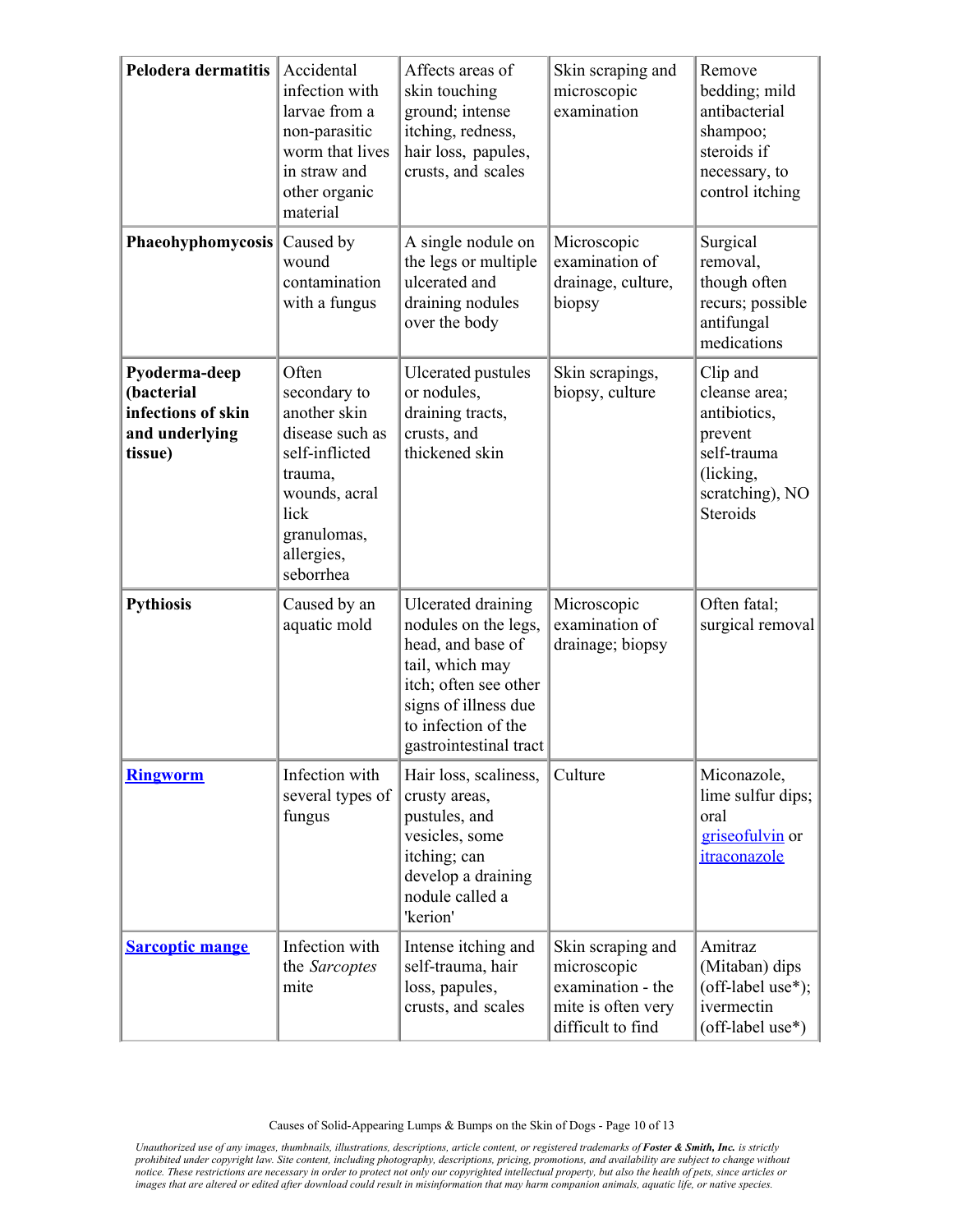| Schnauzer comedo<br>syndrome                        | Uncommon;<br>only seen in<br>Miniature<br>Schnauzers                                                                                            | Comedones (black<br>heads) on back,<br>mild itching; may<br>see secondary<br>infection, thinning<br>of hair; small crusts<br>may develop | Clinical signs,<br>breed, skin biopsy                                     | Long-term<br>antiseborrheic<br>shampoos;<br>sometimes<br>antibiotics and<br>retinoids                                                                   |
|-----------------------------------------------------|-------------------------------------------------------------------------------------------------------------------------------------------------|------------------------------------------------------------------------------------------------------------------------------------------|---------------------------------------------------------------------------|---------------------------------------------------------------------------------------------------------------------------------------------------------|
| Sebaceous gland cyst Extremely rare                 |                                                                                                                                                 | Firm nodules,<br>usually less than $\frac{1}{2}$<br>inch in diameter                                                                     | <b>Biopsy</b>                                                             | Surgical<br>removal                                                                                                                                     |
| Sebaceous gland<br>tumors                           | Common;<br>rarely spread or<br>recur; several<br>types                                                                                          | Nodules, which<br>may ulcerate;<br>usually on the head<br>and legs                                                                       | <b>Biopsy</b>                                                             | Surgical<br>removal, if<br>invasive; if a<br>benign lesion,<br>removal is<br>optional                                                                   |
| <b>Skin cancer</b>                                  | See specific<br>type, e.g.,<br>Fibrosarcoma,<br>Melanoma,<br>Squamous cell<br>carcinoma,<br>Mast cell<br>tumor,<br>Lymphoma                     |                                                                                                                                          |                                                                           |                                                                                                                                                         |
| <b>Spider</b><br>bites/eosinophilic<br>folliculitis | <b>Bites</b> from<br>some spiders<br>and caterpillars<br>contain strong<br>toxins; usually<br>appear on the<br>nose of dogs<br>and paws of cats | Immediately after<br>the bite, swelling,<br>redness, pain;<br>subsequently may<br>develop extensive<br>ulcers with draining              | History, biopsy                                                           | Corticosteroids,<br>wet dressings,<br>protect the area<br>from<br>self-inflicted<br>trauma; may<br>develop<br>permanent loss<br>of hair and<br>scarring |
| Sporotrichosis                                      | Caused by the<br>fungus<br>Sporothrix<br>schenckii,<br>which<br>generally<br>enters through<br>a puncture<br>wound                              | Raised nodules<br>with multiple<br>draining tracts; cats<br>may develop fever,<br>depression, and<br>loss of appetite                    | Microscopic exam<br>of drainage;<br>culture; fluorescent<br>antibody test | Potassium<br>iodide,<br>ketoconazole,<br>itraconazole                                                                                                   |

Causes of Solid-Appearing Lumps & Bumps on the Skin of Dogs - Page 11 of 13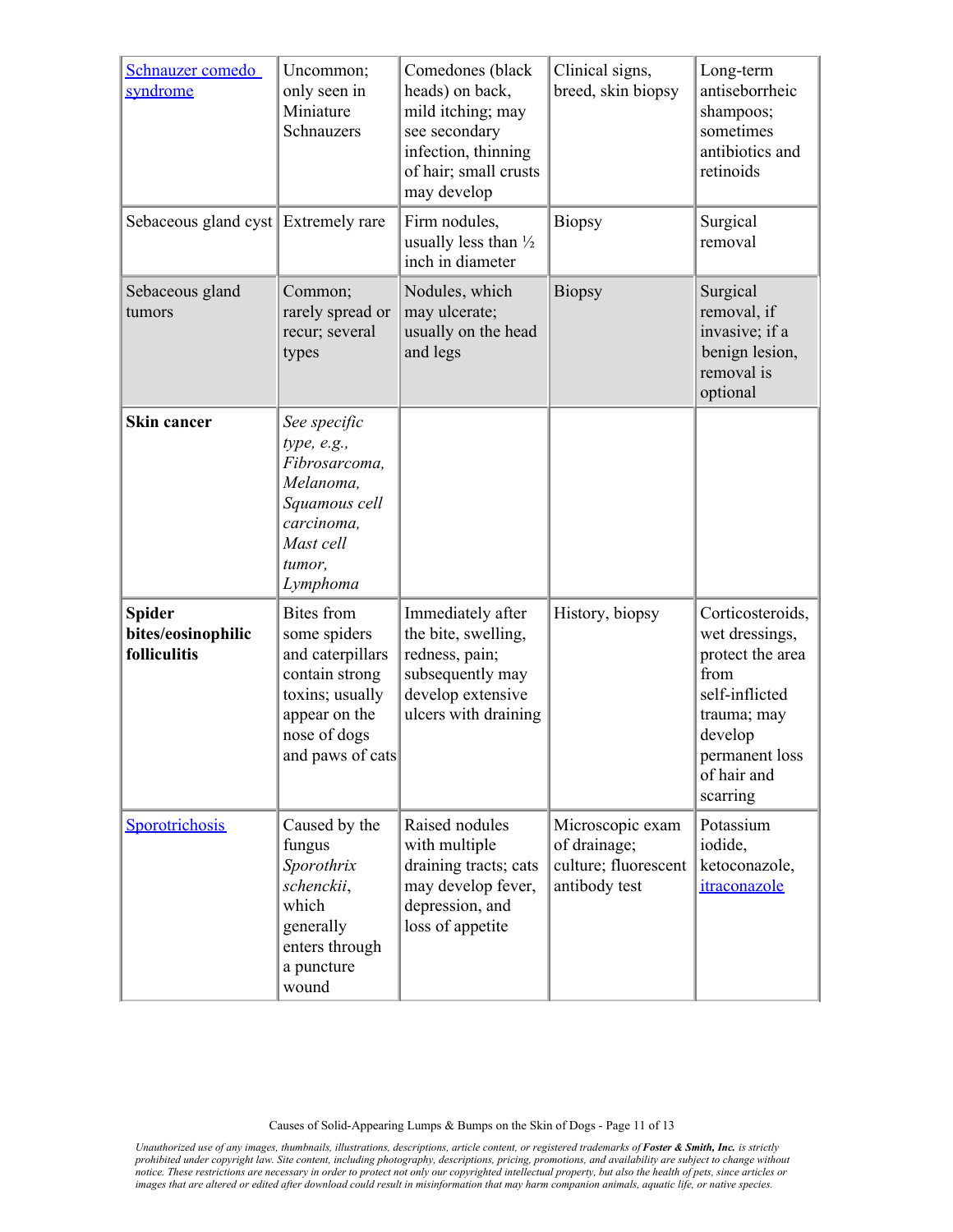| <b>Squamous cell</b><br>carcinoma                                                          | Common<br>malignant<br>tumor; may<br>occur more<br>commonly in<br>sun-damaged<br>or chronically<br>irritated skin                                                                                                             | Two forms:<br>Cauliflower-like<br>lesions, often<br>ulcerated more<br>common on lips<br>and nose; Crusted<br>ulcers on limbs or<br>body             | <b>Biopsy</b>                                    | Surgical<br>removal,<br>radiation,<br>hyperthermia                                        |
|--------------------------------------------------------------------------------------------|-------------------------------------------------------------------------------------------------------------------------------------------------------------------------------------------------------------------------------|-----------------------------------------------------------------------------------------------------------------------------------------------------|--------------------------------------------------|-------------------------------------------------------------------------------------------|
| <b>Superficial</b><br>necrolytic<br>dermatitis of<br><b>Miniature</b><br><b>Schnauzers</b> | Skin reaction to<br>shampoos<br>(usually<br>insecticidal or<br>medicated)                                                                                                                                                     | Papules, pustules,<br>and ulcers with<br>drainage; develop<br>2-3 days after<br>exposure to the<br>shampoo; may also<br>see fever and<br>depression | Breed, history of<br>exposure, clinical<br>signs | Treat<br>symptomatically                                                                  |
| Tail dock neuroma                                                                          | Nerve regrowth<br>after tail<br>docking causes<br>symptoms                                                                                                                                                                    | Nodule at site of<br>docking, itching<br>with<br>self-mutilation, hair<br>loss, and<br>hyperpigmentation                                            | History and<br>symptoms                          | Surgical<br>removal                                                                       |
| <b>Tail gland</b><br>hyperplasia                                                           | Dogs have a<br>sebaceous<br>gland on the<br>top of the tail<br>near its base; in<br>this disorder,<br>the gland<br>enlarges; seen<br>in unneutered<br>dogs and<br>secondary to<br>other diseases<br>such as<br>hypothyroidism | Oily area, hair loss,<br>crusts, and<br>hyperpigmentation<br>on area over gland                                                                     | Clinical signs; look<br>for underlying<br>cause  | Castration may<br>help; treat<br>underlying<br>cause; surgical<br>removal                 |
| <b>Tick bites</b>                                                                          | Ticks cause a<br>local<br>inflammation<br>in the skin,<br>even when the<br>entire tick is<br>removed                                                                                                                          | Nodule and redness<br>at site of the bite;<br>may itch and<br>develop crusts;<br>may last several<br>months                                         | History                                          | Remove the<br>tick; use a tick<br>preventive;<br>allow nodule to<br>resolve on its<br>own |

Causes of Solid-Appearing Lumps & Bumps on the Skin of Dogs - Page 12 of 13